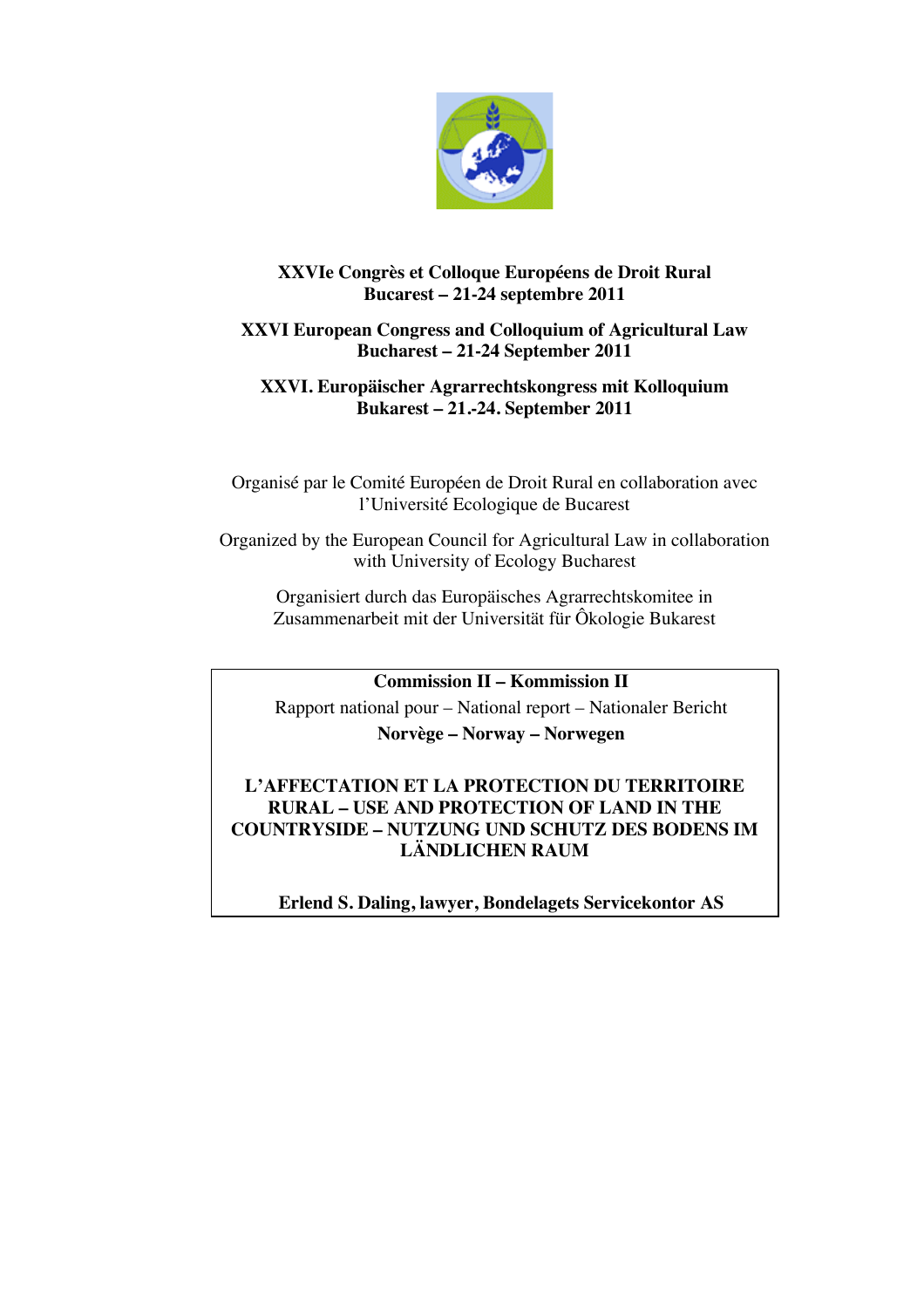#### **PART I**

### **A. General Background Information**

*1. How is your country positioned within the framework of the European Union (EU) or the European Economic Area (EEA) policies and legislation specifically in terms of rural territory?*

Although Norway is not member of the EU, the EEA-agreement is incorporated in Norwegian law. The most interesting question is therefore whether some of the regulations for ownership of agricultural property are incompatible with free movement of capital.

In Norway, 78.4 per cent of the agricultural estates have less than 10 hectares of cultivated land, although the average operating unit is about 21.2 hectares. The income from the smallest estates is not sufficient for a modern family. In spite of this, most of these estates are not sold to active farmers in order to supplement their need for more cultivated land. Instead the area is rented out to neighbours. The problem is that land leasing does not solve the active farmers need for long term development and economic sustainability. Thus, the increasing degree of leasing leads to further liquidation of agricultural businesses, especially in marginal areas. As a consequence more cultivated land is taken out of agricultural production.

The purpose of The Concession Act is to regulate and control the sale of real property in order to achieve an effective protection of agricultural production areas and such conditions of ownership and utilization that are most beneficial to society. For example the legislators want to secure food production on cultivated land, preferably by its owner.

Amongst the instruments provided for by the Concession Act, is the right to grant concession on conditions deemed necessary by the authorities. A common condition is that the acquirer of an agricultural property of some size should be taking up residence on the property within one year, and that he or she lives there for a minimum of five years. This condition secures that the owner either settles down on the estate or sells the property to someone who wants to settle down or who needs the property as a supplement to another estate.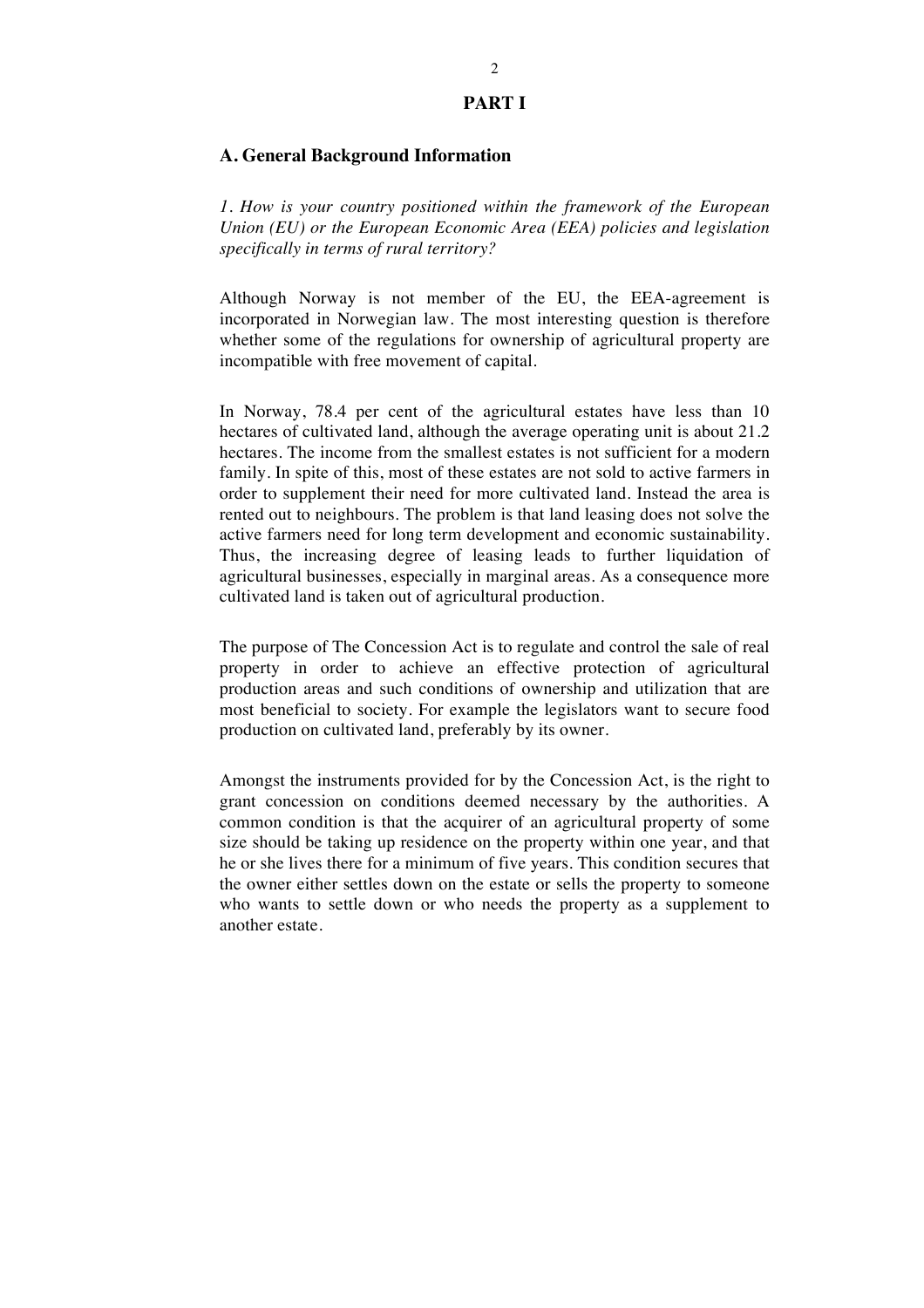The Supreme Court of Norway has stated<sup>1</sup> that the obligation to stay on the property is not in conflict with the European Convention on Human Rights. The reason for this is that the person in question is free to choose whether he or she wants to acquire the estate or not.

The Supreme Court also considered the *Festersen case<sup>2</sup>* from the European Court of Justice, but found – of the same reason as mentioned above – that a requirement of residence does not represent any *interference* in the acquirers' right to freely choose his or her place of residence.

Another instrument in the Concession Act is the right to control whether the agreed price provides for a socially justifiable price development. The rationale for this rule is that financially sustainable land prices are necessary in order to secure the farmers a decent income. This instrument does not seem to be contradictory to the EEA-agreement article 40.

## *2. Is your country participating in other modes in European regional cooperation – if not European, which other geographical entities?*

The Nordic countries (Norway, Sweden, Finland, Iceland and Denmark) cooperate on some legislation processes and other areas through the Nordic Council of Ministers. In the present context, the cooperation includes issues like rural development and sustainable production conditions.

*3. Constitutional conditions for rural businesses. Are there constitutional rights safeguarding freedom of rural activities – what are the suppositions for this (ownership of land, land resources)?*

Norway has some articles in our constitution from 1814, which at least formally secure free enterprise and free ownership of agricultural property.

First of all, article 105 in the Constitution is quite similar to the European Convention of Human Rights, Protocol 1, article 1 first paragraph second

 $\ddot{ }$ 

<sup>1</sup> The *Frøholm case* (HR-2011-476-A).

 $^{2}$  C-370/05.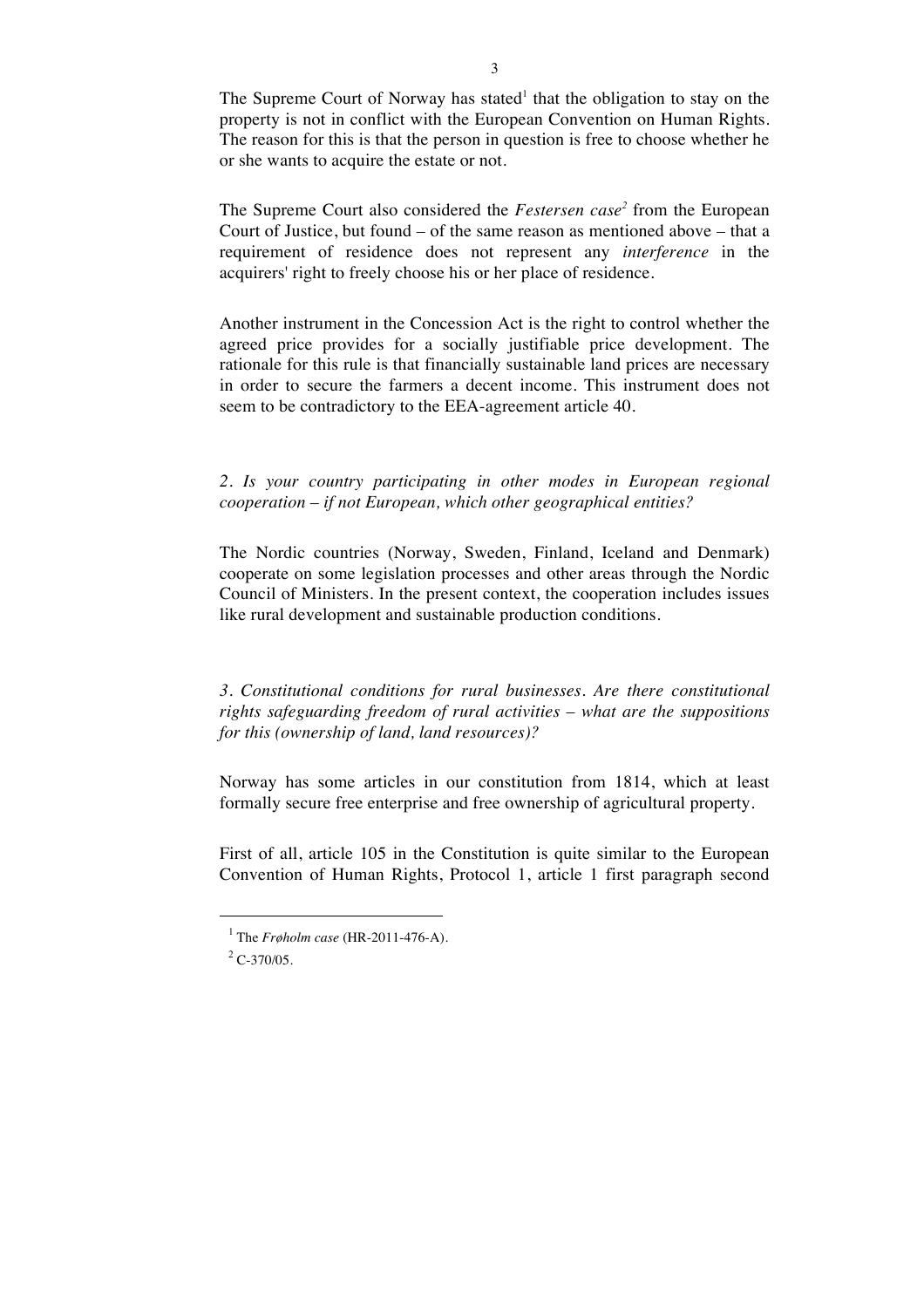sentence. The rationale is that no one is to be deprived of his or her property in public interest, without compensation to cover the loss. This general rule still applies in full surrender of land. When it comes to exploitation potential however, the compensation has – through case law during the last decades – been dependent on whether the right is already exploited, or at least there are actual plans to exploit the right. Thus, the exploitation potential is not being compensated. Neither is disposal restrictions compensated. Restrictions on agricultural operations in the breeding season for example, will in principle not be compensated.

Secondly, the Constitution article 107 protects the allodial right as a system. Allodial right is amongst the oldest legal rules in Norway and protects the family's ownership to a certain farm. Despite the allodial right, the owner may be forced to dispose of the property, unless he or she is willing to taking up residence on it. See the discussion under question one above.

Thirdly, the Constitution article 108 prohibits creation of new earldoms, baronetcies etc. The background for this rule (in 1814) was mainly to avoid major acquisition of land resources by a small number of people. Such acquisitions would have constituted a serious threat to the social and economic structure in a country where farmers owning their own land had long had a prominent role. The focus on allodial rights was probably particularly important at the time, as the king in Copenhagen in practice had abolished allodial rights three years previous in order to secure possibilities of major land acquisition in Norway.

Lastly, Norway is committed to respect human rights according to the Constitution article 110c. Among the Conventions Norway has ratified is the European Convention for the Protection of Human Rights and Fundamental Freedoms.

## *4. Is there a planning or allocation system for agriculturally suitable areas?*

The Norwegian Forest and Landscape Institute provides national mapping programmes related to e.g. forestry and agriculture. Part of this work is to identify agricultural and other land, suitable for agricultural purposes. Area for agriculture and forestry purposes is also designated in the Planning and Building Act, by the land-use element of the municipal master plan.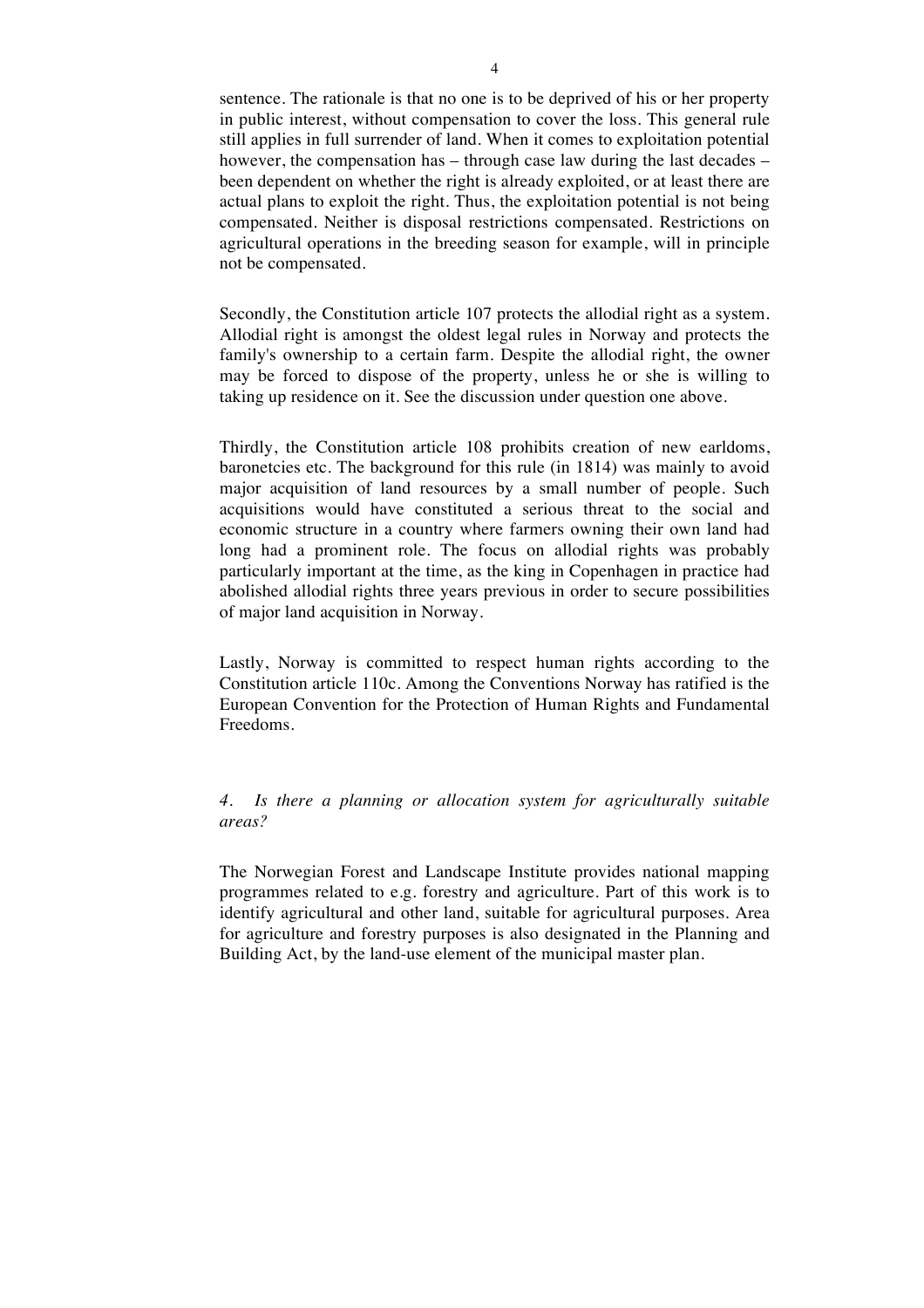According to the Land Act, cultivated land must either be grown by the owner or a person in his service or it has to be rented out to another farmer. However, it is up to the owner of the estate whether he or she chooses to cultivate new land.

Previously Norwegian authorities had pre-emption on agricultural properties sold outside the family, if deemed necessary to use the land as a supplement to other agricultural units. In addition, there was legal authority to expropriate agriculturally suitable areas, if necessary and proportional. These rules however, were considered too radical and were abolished.

In large areas of Norway, agricultural units have certain rights on public or common land, e.g. the right to necessary timber for maintenance of farming buildings. Furthermore, the farmer may apply for additional land suitable for cultivating. This land will not necessarily be part of the farmer's estate, but may be used as supplement to the farms own resources indefinitely.

### *5. Describe briefly the system of authorities and courts which are decisive for matters of rural territory issues.*

Matters regulated by public law are usually settled by municipal or other authorities. Those who are directly affected by the decision may appeal to the superior public authority. If the appeal fails, the part in question may appeal again to the Civil Ombudsman, which can give an opinion on the question. Furthermore, proceedings may be brought to court with or without the Ombudsman's opinion.

Public proceedings may – at most – go through three bodies; District Court, Court of Appeal and the Supreme Court of Norway. Basically the same applies for civil proceedings, although many of these need to go through a conciliation council before District Court.

In addition there is a special Land Consolidation Court for specific issues, such as land consolidation and reallocation, borderlines and limited rights over another person's property.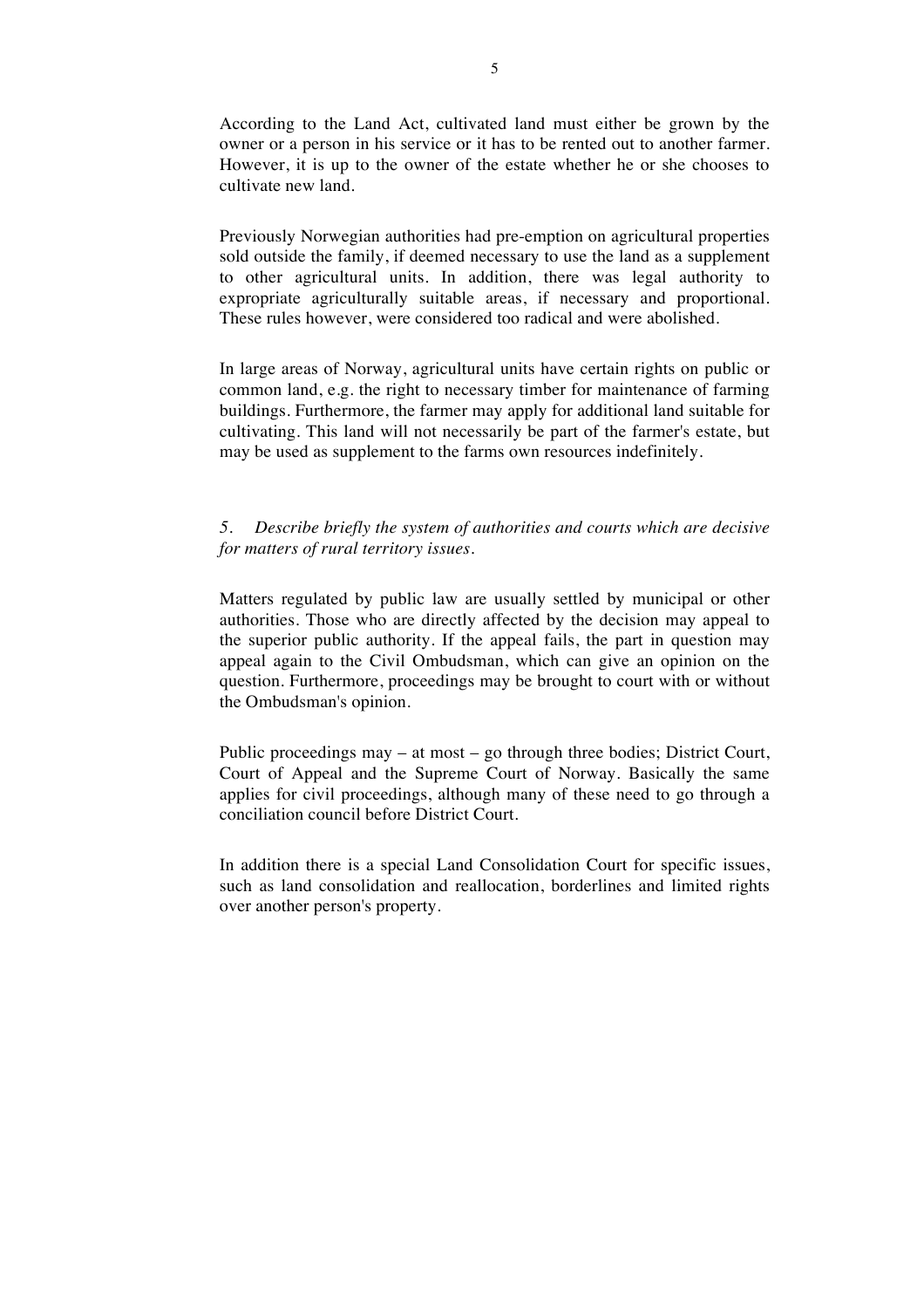### **B. Rural Territory and Land Use**

*6. Is there a legal definition of rural territory in the legislation? If not, is there a political content of this concept and in what connections is it used?*

According to the Norwegian Planning and Building Act, the land use element of the municipal master plan shall to the necessary extent show six main land-use objectives (which again may be broken down into subobjectives). Amongst these objectives are «*Agricultural, nature and outdoor recreation objectives and reindeer husbandry*». This is the closest we come to a legal definition of rural territory in Norway. The category in question is often areas «left over» when other interests are designated.

*7. Do you feel that agricultural practices and forestry should have a safeguard against environmentally based intervention – or should these practices have the same environmental position as any other operation or activity?*

A viable countryside depends on a bearable level of restrictions. On the other hand, long-term agriculture and forestry also depend on sustainable operations. Based on these conditions, it seems only natural to have a certain level of environmental protection.

However, it also has to be taken into account that some forms of production provide better protection of environmentally central values, such as important biotopes, than pure conservation. The farmers often have knowledge of sustainable production in harmony with preservation needs. This point often seems to be ignored by the authorities and lawmakers.

In Norway, ordinary agricultural pollution is accepted even if the pollution reaches beyond the limits that otherwise apply. The main problem however, is the limitations on the freedom to adopt new farming methods, particularly in forests and uncultivated land where environmental authorities emphasize environmental awareness and outdoor recreation. In addition traditional methods, such as outfield grazing, are made impossible or increasingly difficult due to the reintroduction of predators. As a result, some farmers feel that the level of interference is close to a limit where it is no longer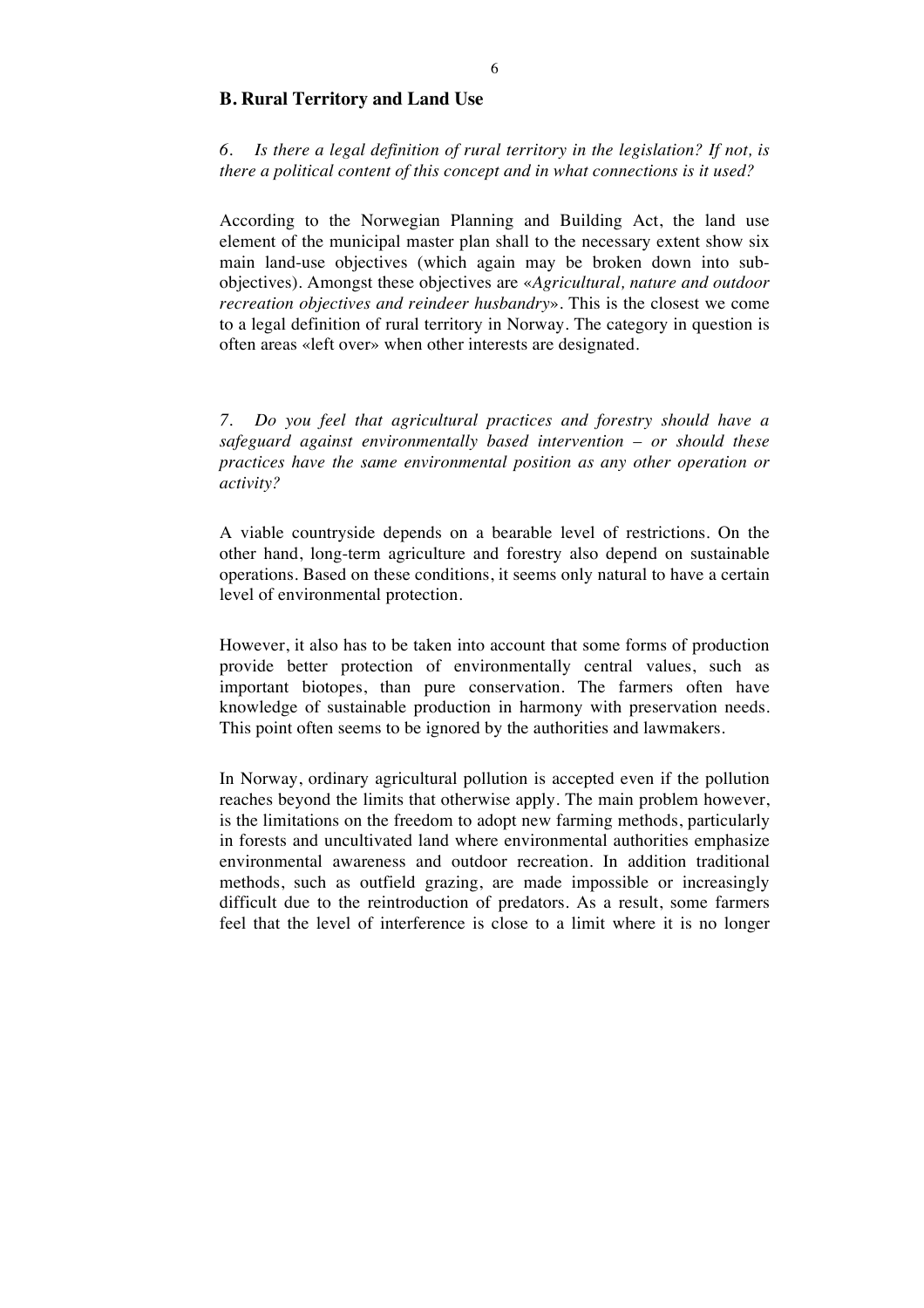possible to continue production in an economically feasible way. In fact, in some areas, the production on most farms is terminated for this reason.

On this basis, and due to the dependence of territory, the farming and forestry industry is far more vulnerable than other economic activities. At the same time, with reference to food production and biodiversity, this industry is more important than most other productions.

In conclusion; agricultural practices and forestry should have a better safeguard against environmentally based intervention, than other activities.

*8. General structure of land use planning: does it cover all areas (cities, countryside) or is there a sectoral approach (agriculture, forestry, nature conservation etc.)?* 

As described in the answer under question six above, the Planning and Building Act divides the area into six major categories, which again may be broken down into sub-objectives. This means that the planning approach is basically sectoral.

The main categories are (1) Buildings and installations (meaning urban, suburban and industry areas), (2) Transport and other infrastructure, (3) Green structures (4) Military areas (5) Agriculture, nature and reindeer husbandry. This category also contains scattered housing etc in rural areas. (6) Water areas with shore zones.

Hovewer, there are also some cross-sectoral regulatories in order to safeguard special considerations. Examples of this are the Water Directive and protected landscapes, such as cultivated land that are important in «*... ecological or cultural terms, as a source of enjoyment or as a basis for forming an identity ...*» [sic].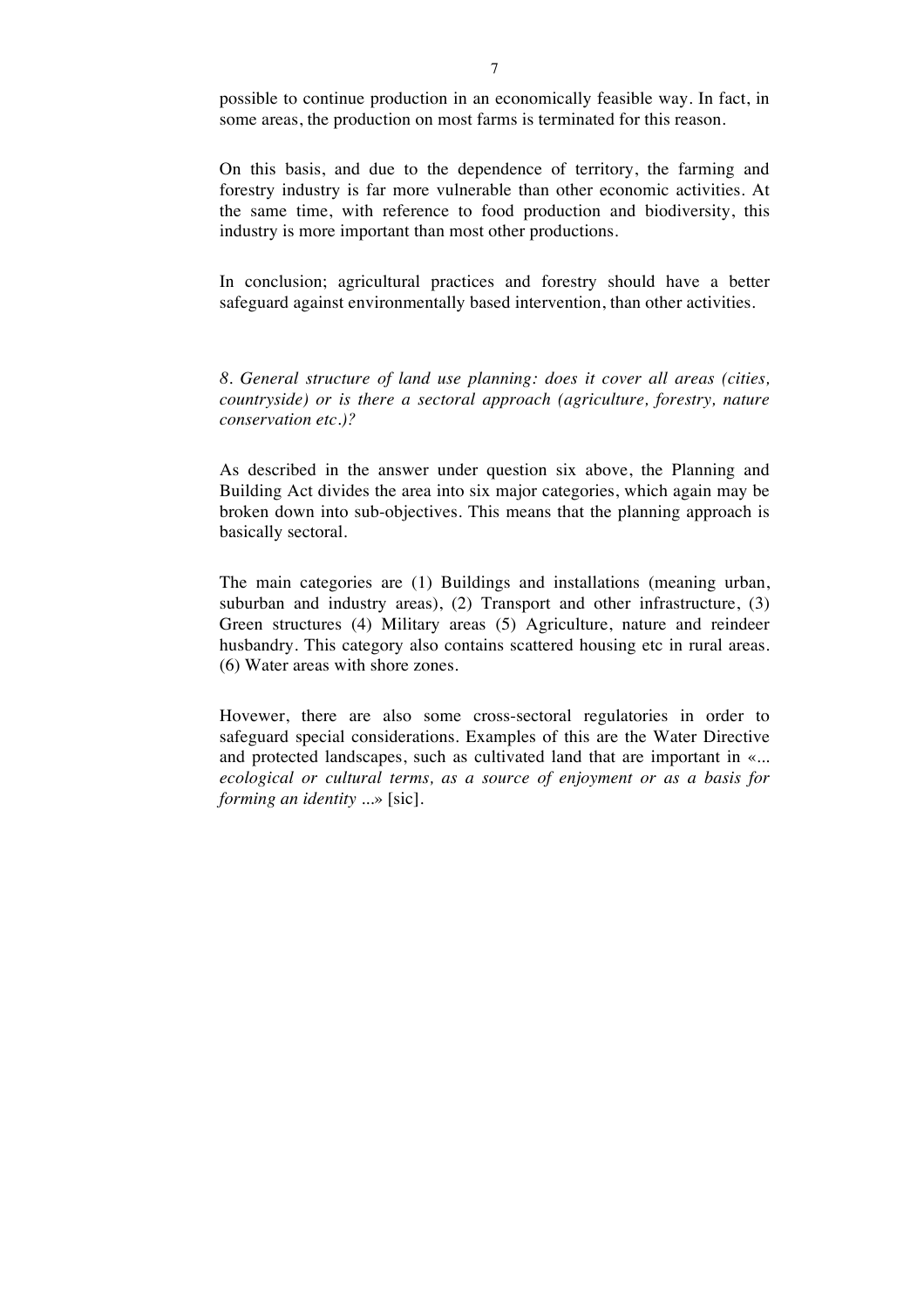## **C. Position of Agricultural Units**

### *9. In terms of property law, what is the position of agricultural units?*

Basically agricultural units have the same legal status as other real estates, but there are still some special regulations.

The Concession Act is already mentioned in the answer under question one above, the Allodial Act in the answer under question three and the Land Act in the answer under question four.

Another intention with the Land Act is to preserve cultivated and other fertile land for future food production and other needs. Therefore it is prohibited to divide a real estate suitable for agricultural purposes, unless the authorities give their consent. Such consent may only be given in case of societal considerations of considerable weight, or when division is justifiable in view of what the property can yield.

#### *10. In terms of land use planning, how are agricultural areas identified?*

Agricultural areas are basically identified as described in the answer under question six above. It is also an option to describe the areas more accurately, for example as cultivated land, forestry land, equestrian center, agriculturally based tourism or health care, etc.

## *11. What law is regulating lease of agricultural land? Are there specific rules on rural lease?*

Norway has no specific rules on rural land lease in general. Lease of land for agricultural purposes however, is to some extent regulated.

Lease of cultivated land as a supplement to own cultivated land, is briefly regulated in the Land Act. Essentially it is a requirement that the agreement shall have duration of at least ten years, and that the agreement will lead to operationally acceptable practises.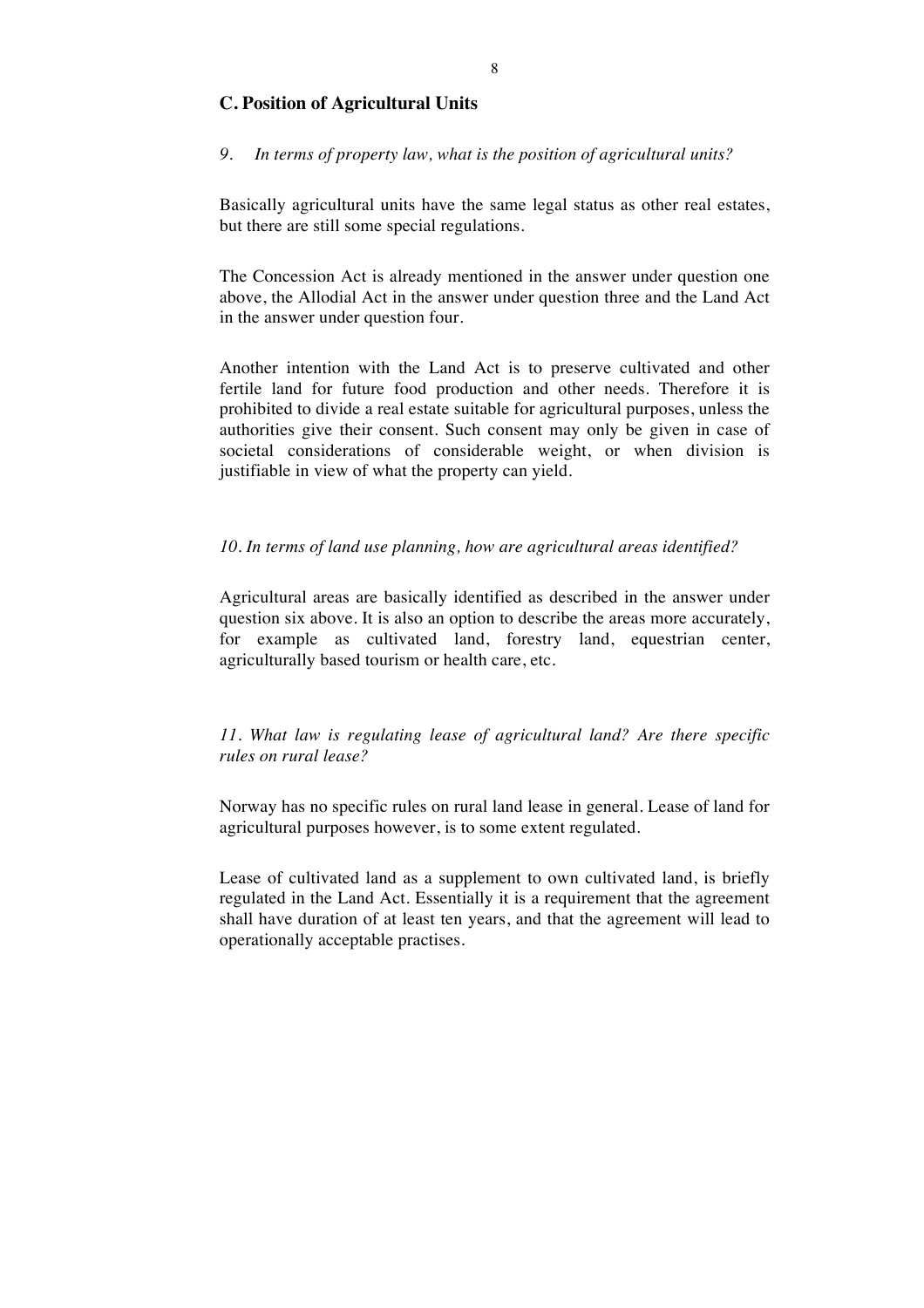Lease of one or more buildings together with cultivated or forestry land is a more traditional form of land tenancy. This type of agreement is governed by a separate law, partly in order to protect the tenant. Amongst other regulations there are provisions on accession and resignation discretion, operation, compensation, cansellation and termination of the agreement.

*12. Under the CAP subsidy regime, how is the relationship between land lord and tenant regulated?*

Norway is not subject to the CAP subsidy regime since the country is not a member of the EU.

Furthermore there are no regulations spesifically directed against neither land lord nor tenant within the Norwegian agreement of agricultural subsidies.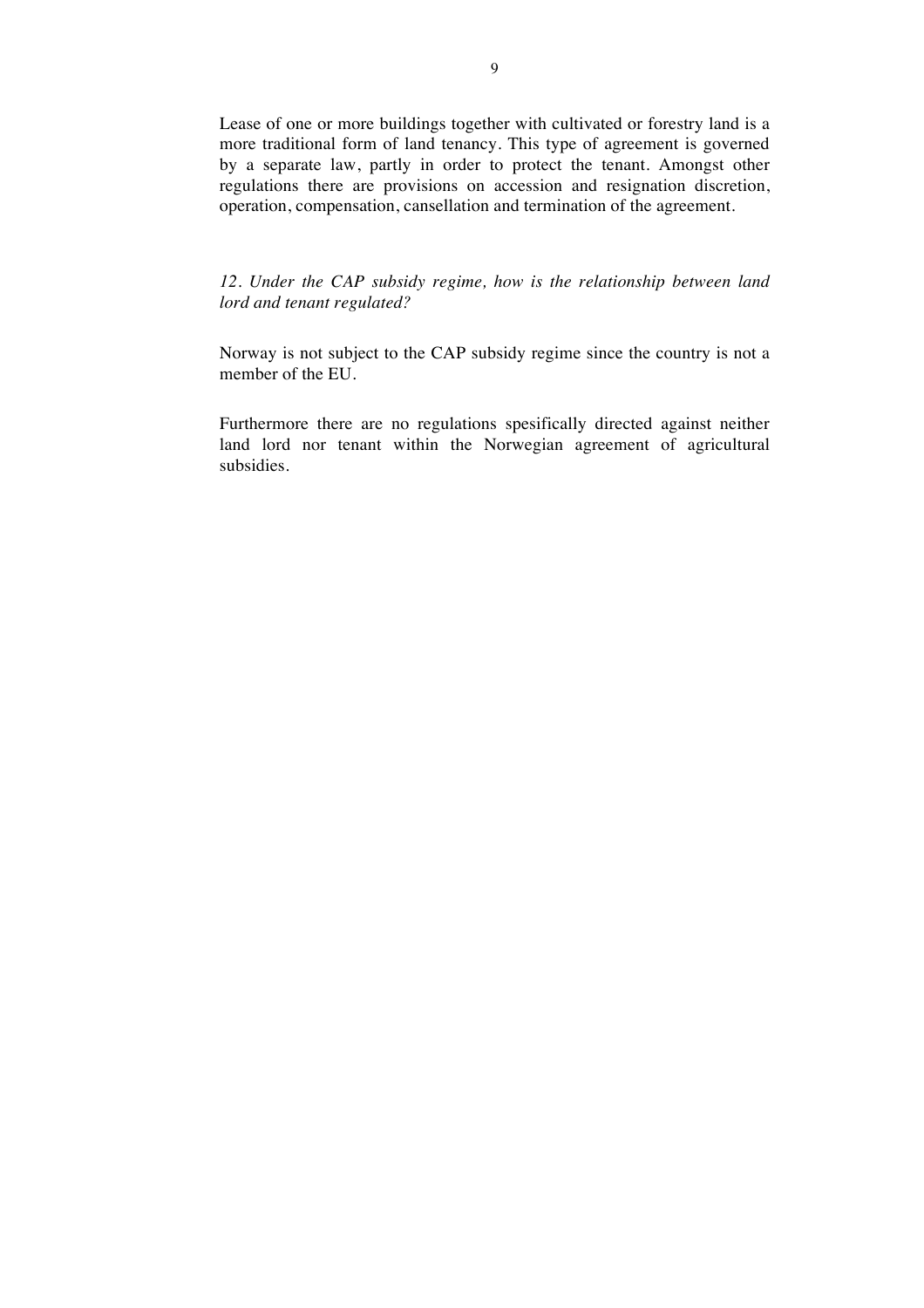#### **PART II**

### **A. Rural Business Law**

#### *13. Are there political instruments for the development of rural areas?*

In Norway a state owned company named Innovation Norway helps release the potential of different districts and regions by contributing towards innovation and promotion. Among other purposes the company offer expert and financial support within agriculture, tourism and environment. The company is funded partly by government grants, and partly by annual negotiations between agricultural organizations and the government.

The annual negotiations mentioned in last paragraph, also contributes more directly to agricultural units through the Norwegian Agricultural Authority, and through various support schemes. An example of this is special environmental measures in the agricultural landscape, which is given to e.g. a farmer or a municipality in order to facilitate recreation and tourism.

*14. Is rural development part of your country´s regional development programmes?*

See the comments to question 13 above.

In addition Norway participates in 11 INTERREG-programmes through the EU-system.

*15. In scarcely settled regions, are there specific models for supporting viability of villages and population?*

Norway has both legal and financial instruments that may be used to promote settlement and viability in densely populated areas. Although most of the instruments in question seem district-neutral, the level of financial support and enforcement of regulations increases farther from central areas.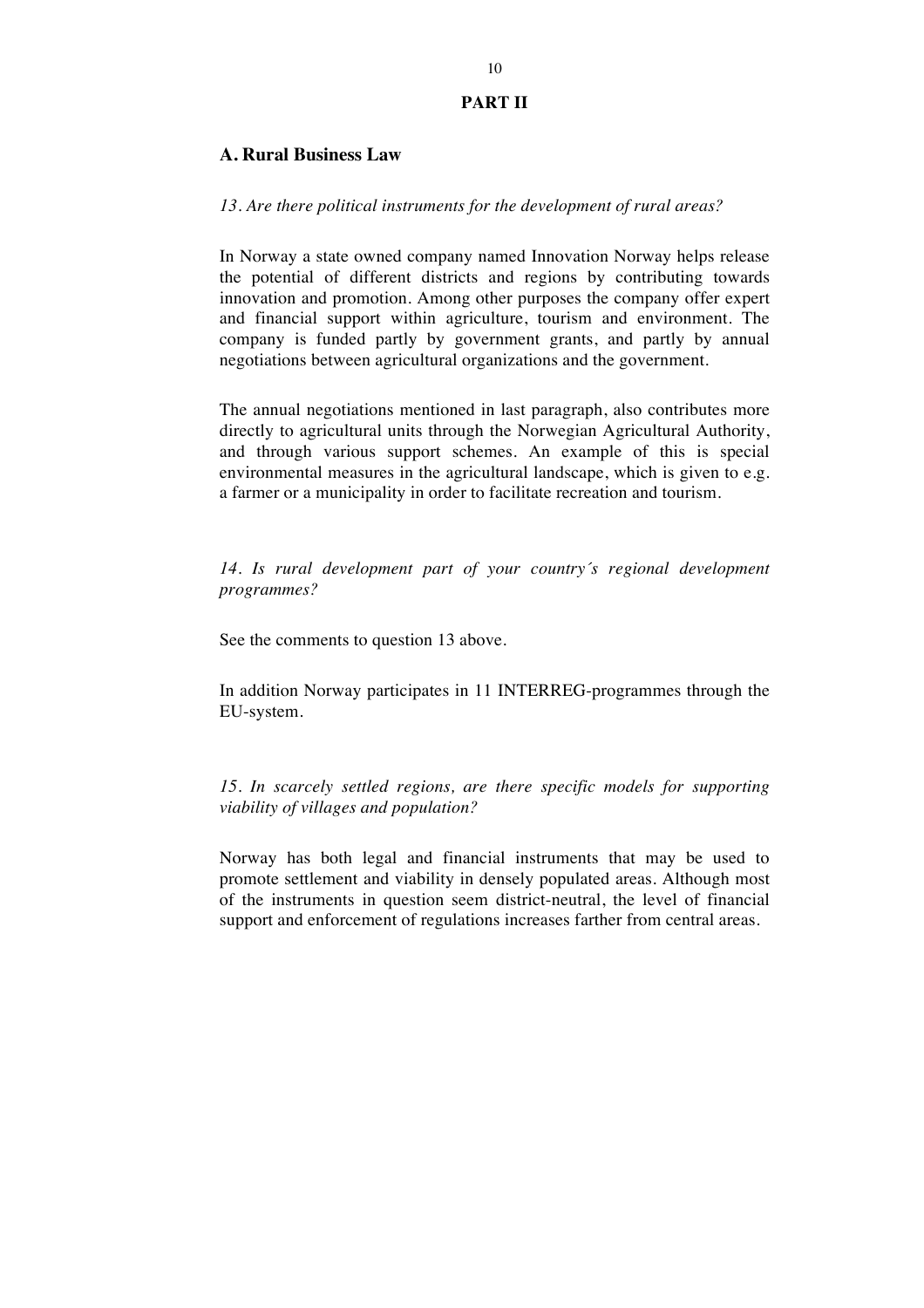The legal instruments are mentioned earlier, namely the acquirer's duty to taking up residence on the property and live there for a minimum of five years, and the owner's duty to use or lease out cultivated farmland.

The financial instruments are more complex and of a wider scope. First of all some measures are aimed at the population's income, and one of the most important of these in recent years, is relocation of public sector activities in order to secure the establishment of jobs within rural areas. Moreover, Innovation Norway offers investment grants and interest support for the establishment of certain small and medium-sized companies. There is also an increased level of transport and agricultural subsidies in more marginal areas.

There are also some measures aimed at highly educated individuals, who are required to live in the northernmost parts of Norway for a certain periode. An example of the benefits such persons receive is exemption from interest and principal payments on loans from the State Educational Loan Fund. Another example is reduced tax for as long as the person lives in the area.

#### *16. Is sustainability an objective for land use planning in rural areas?*

The Norwegian Constitution states that every person has the right to a healthy and sustainable environment, and to protection of the biodiversity.

Thus, sustainability is very much an objective by land use planning in Norway and especially in rural areas. This is made clear by the first sentence of the Planning and Building Act, which states that the Act shall promote sustainable development in the best interests of individuals, society and future generations.

The Nature Diversity Act has a similar provision, and states that the «*... purpose ... is to protect biological, geological and landscape diversity and egological processes through conservation and sustainable use*».

Corresponding provisions are found in both The Concession Act and the Land Act, besides a number of other regulations.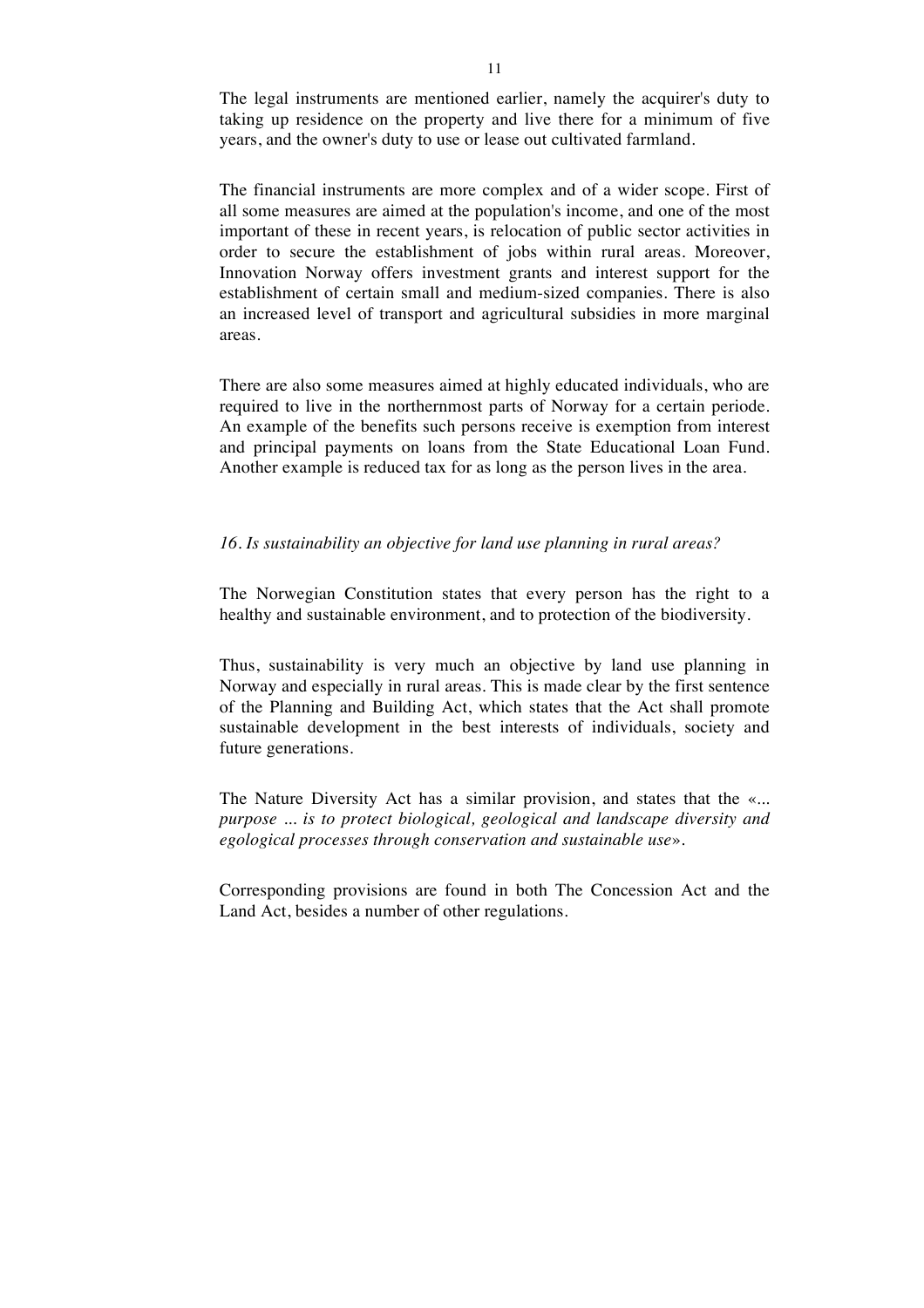### **B. Nature Conservation and Rural Business**

*17. Nature conservation areas are often created on state-owned land. In your country, can agricultural land or other land in economic rural use be taken for conservation purposes?*

In Norway both agricultural and other land in private ownership may be taken for conservation purposes. This applies regardless of whether the land is in economic use or not. Indeed, the intention may sometimes be to preserve cultivated land. However, the conservation is not due to the value of the soil in food production, but the significance of cultural or ecological values, or «*... as a source of enjoyment or ... a basis for forming an identity ...*». Thus, some protection-based restrictions permit continued traditional use, but neither more efficient operations nor innovation.

Compensation for such diposal restrictions depends of the actual utilization or plans of utilization, at the time of preservation. Exclusion of more modern farming methods as a result of technological development provides no basis for compensation.

*18. Old villages often have a cultural value which may invite for tourism and other business, Has this approach relevance for your regional policies or land use planning?*

There are very few villages of this kind in Norway, due to land reallocation and consolidation over a long period. Still, there are some villages and areas in towns, of cultural value, which are often conserved by use of the Cultural Heritage Act. Such places often become tourist attractions, which then tends to result in the establishment of local tourist industries. A development like this is often encouraged by local and regional authorities, both politically and economically. Furthermore, loans and other financial support for such purposes may be provided by Innovation Norway.

Tourism-based businesses are often located outside the conservation area, but may be permitted a limited use inside the area, where the objectives are in harmony with each other.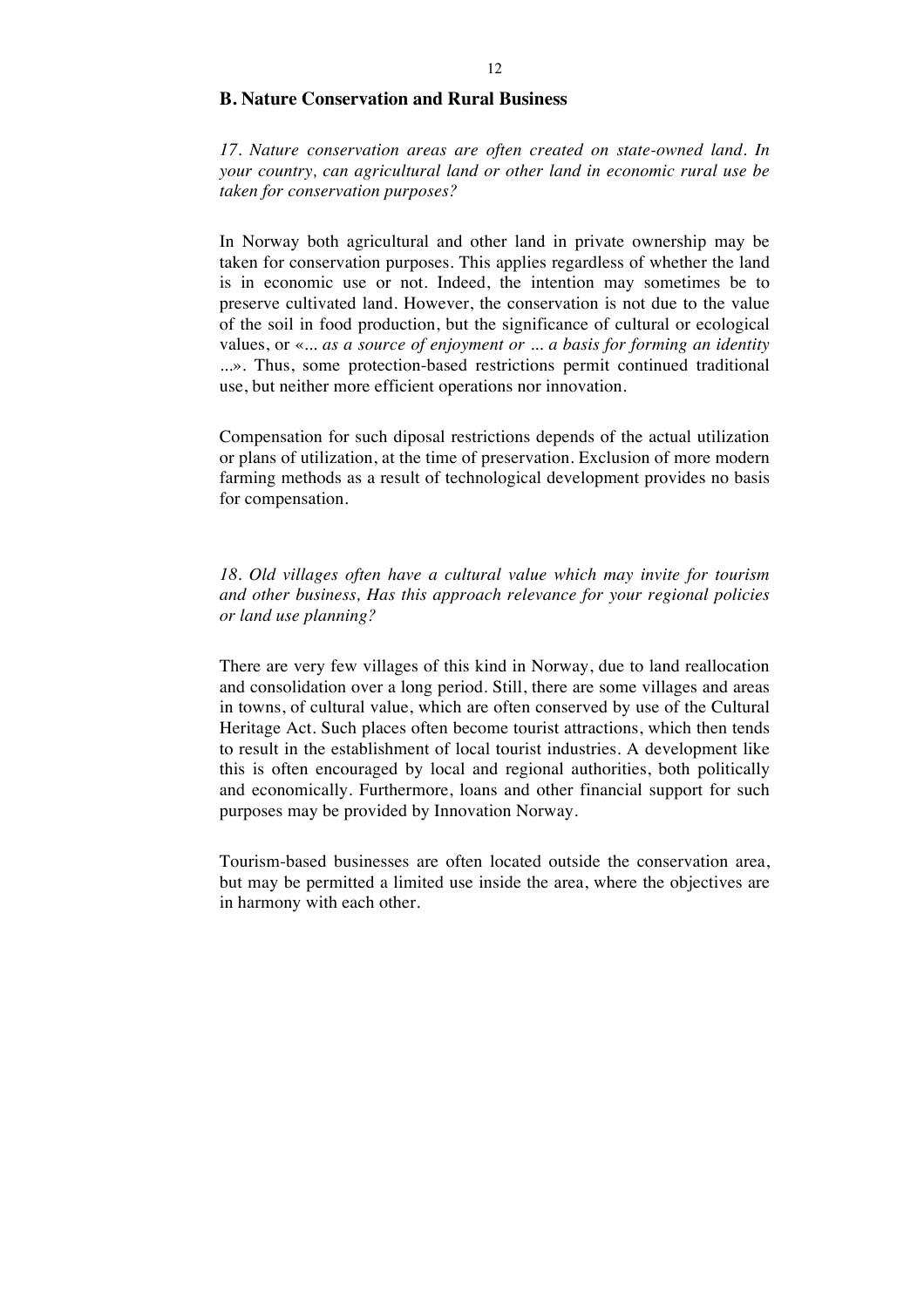*19. Tourism in natural areas may affect and harm natural values but bring improvement for local economies. What kind of balancing instruments does your system provide for?*

The Norwegian Outdoor Recreation Act gives the public access to all nature in the nation, except cultivated land. Formally, any person has a duty to act with care and avoid causing damage to the nature, but in reality this is wishful thinking. In theory, any damage or inconvenience caused by a person during stay on another person's property may be compensated.

On rare occasions with especially vulnerable nature values, the authorities may prohibit or regulate activities, access or passage, which alone or when combined with other use, may undermine the purpose of protection. Specific rules may be prescribed for different parts of the area.

According to the Planning and Building Act, respect zones may also be created in the area around the vulnerable nature.

*20. Are there any restraining factors available? Is there a distinction between natural forests (involving values of biodiversity) and economic forests?*

Restraining factors are described under the answer to question19 above.

Approximately 28 per cent of the Norwegian mainland is subject to various forms of protection. These areas consist both of virgin and coniferous forests. Protection of forest areas can be either compulsory or voluntary. In recent years, voluntary forest protection has been so favourable that it has increased in scope.

About 38 per cent of the Norwegian mainland is covered by forests, whereof about 23 per cent is productive (or economic) forests and 15 per cent unproductive forests (mostly in coastal or mountainious areas). However, productive areas may be taken for conservation purposes and wood from unproductive areas may be used for economic purposes.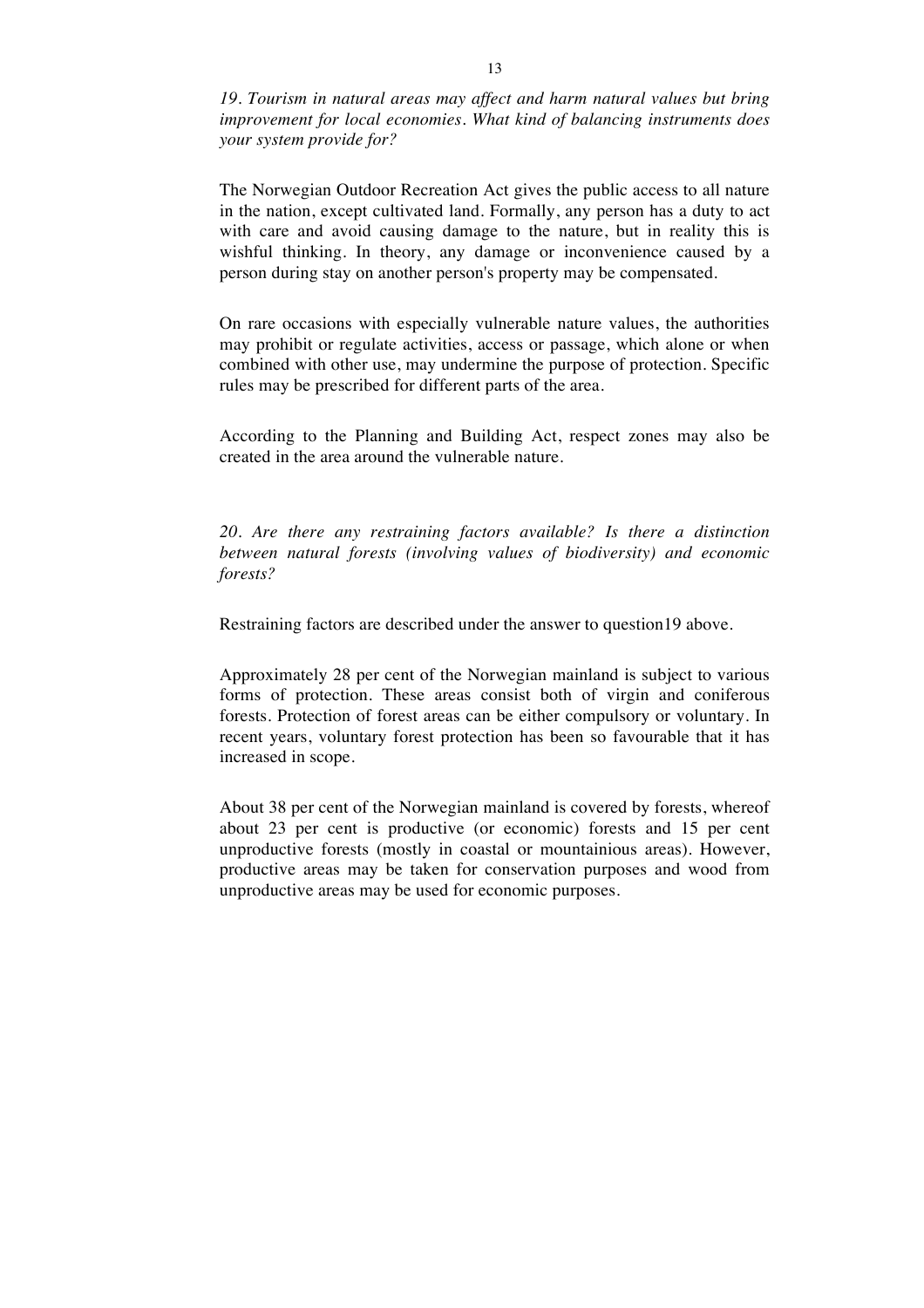According to the Nature Diversity Act, protected natural forests are most often defined as (or rather within) national parks, nature reserves or habitat management areas.

*21. Is it possible for rural land owners to enter agreements with nature conservation authorities in order to limit damage caused by their land use (land use restrictions involving temporary compensation)?* 

There are no legal hindrances for agreements between land owners and conservation authorities in Norway, but it has not been very usual so far.

However, the recently adopted Natur Diversity Act contains provisions that public authorities may enter into agreement with the landowner regarding management of an area with specific ecological functions, where active management or other types of measures are essential.

## **C. Land Use and Development**

*22. The EU and also other international organisations support regional development. The EU has several development programmes with financial support (e.g. Life). – Please give a short report about the importance and content of these instruments for your country and its regions.*

Norway participates in the Interreg-program. Most available assessments appear to apply to co-operation between Norwegian and Swedish regions.

An evaluation<sup>3</sup> based on 44 completed projects within the program, summarizes that the programme is of great regional significance. The program has led to the establishment of 48 new companies, and contributed to the establishment or maintenance of 224 jobs. Amongst other activities, 950 private and public organisations have participated in 93 new networks.

In spite of this, the program seems to have an even larger potential than those used today. For example, the report concludes that it would be an

 $\ddot{ }$ 

<sup>3</sup> ØF-report nr. 22/2005 (Østlandsforskning)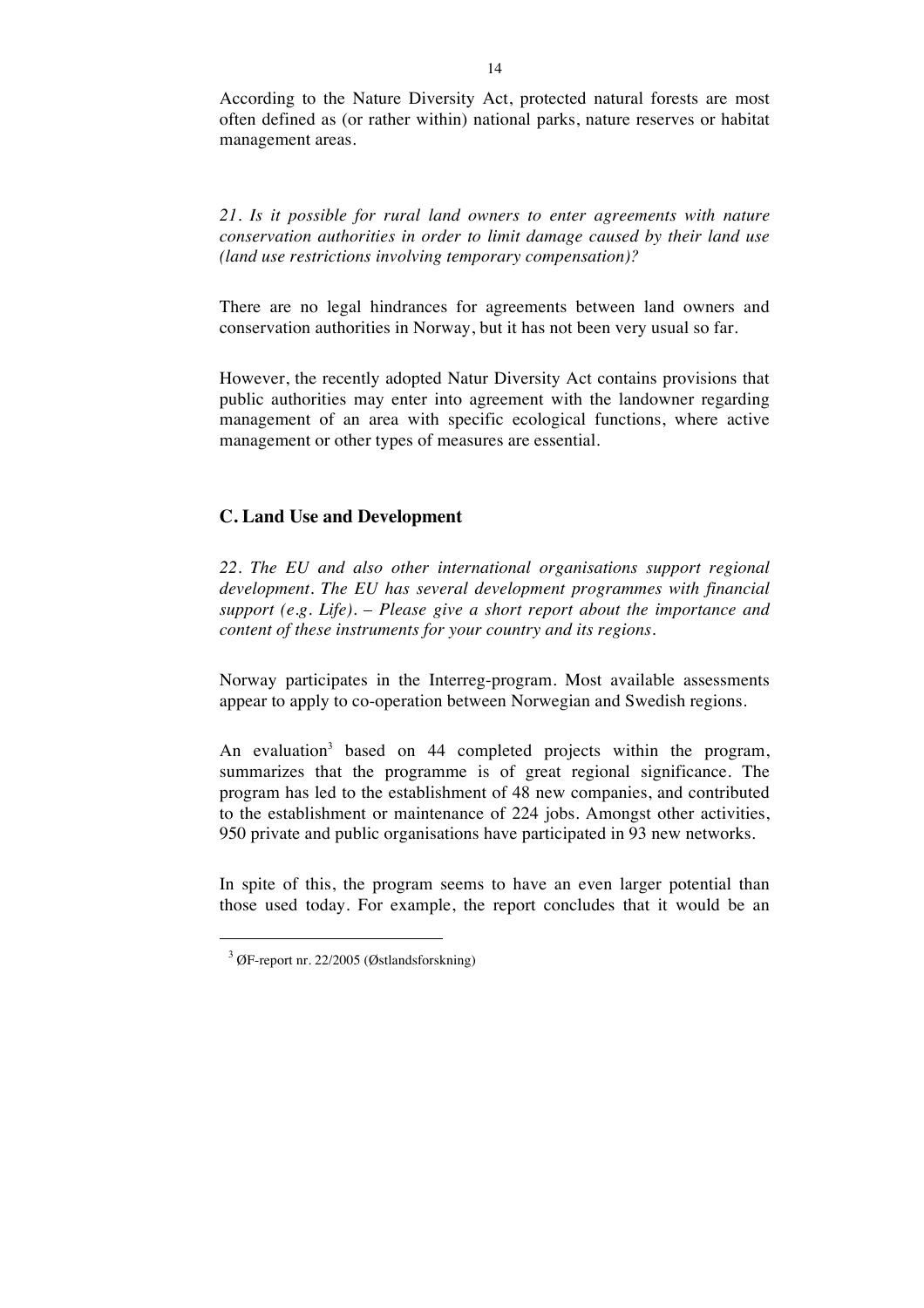advantage if the program was anchored in regional strategies, in order to strengthen synergies between Interreg and other regional initiatives.

Another improvement opportunity would be to increase project quality by using experiences from earlier projects. This could be done by publishing a manual and by providing training for new project managers.

The users find that the programme is handled smoothly and professionally from the funding authorities.

*23. The EU Natura 2000 network supports and sets mechanisms especially for the protection of biotopes and sites. In what manner has this regulation been transposed and administrated in your country (especially art. 3 and 6 of the Habitat Directive 1992)?*

As Norway is not an EU-member, neither the Natura 2000 network nor the Habitat Directive applies in our country. However, Norway is part of the Emerald network as a Bern Convention party and co-operates with Sweden on the issue of predators.

The parliament has designated predator zones particularly in border areas with Sweden, where there should be viable populations of predators. Despite this, it is still possible to apply for permission to hunt individual predators which do considerable harm to livestock.

*24. To what extent does your Natura 2000 list of designated areas cover land in agricultural use (including olive oil and wine areas)?*

This question is not applicable to Norway.

The predator zones, however, affect large areas of agricultural production and animal husbandry. This has resulted in large losses of livestock every year. As a result, a high number of farms have been terminated.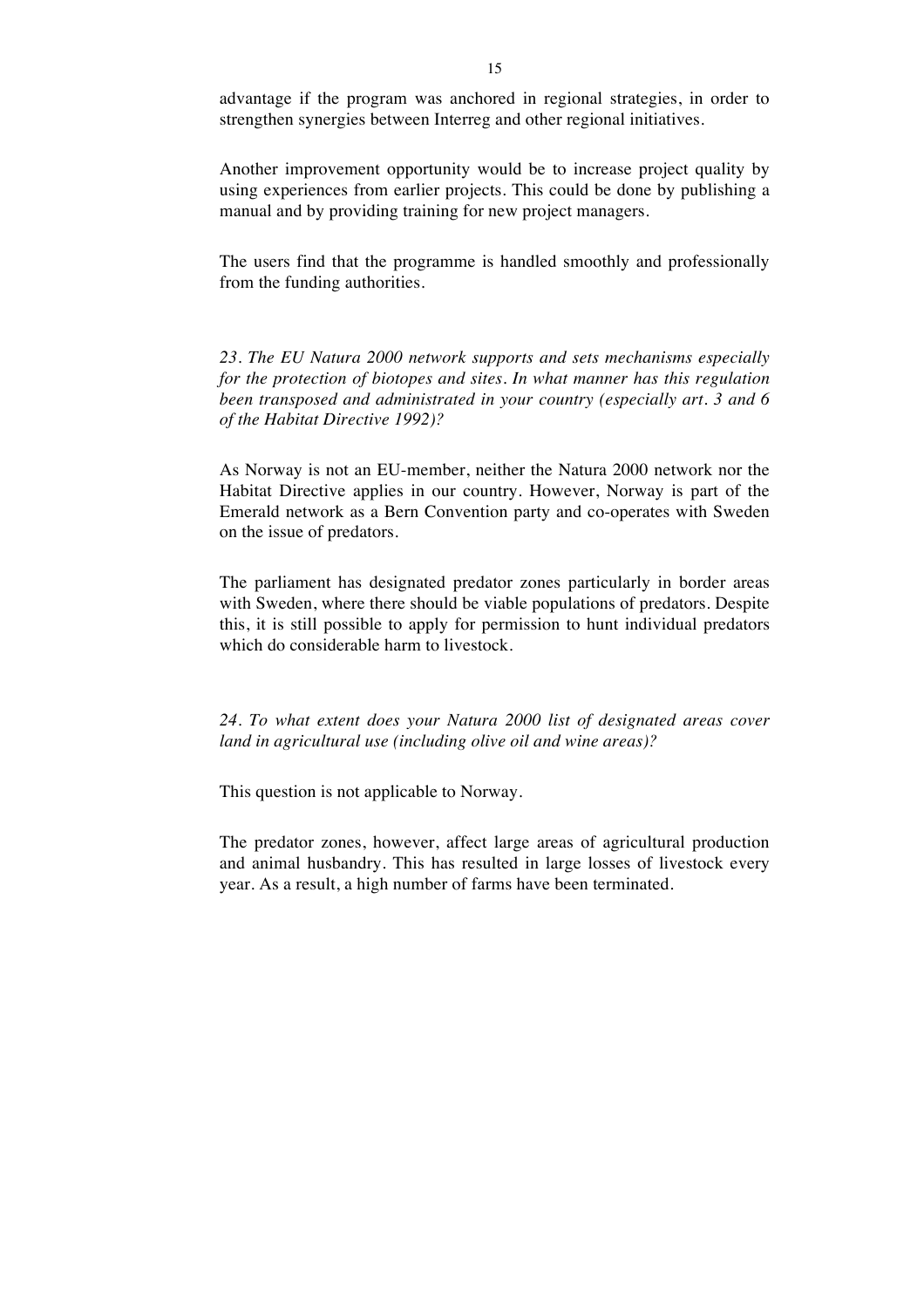*25. Are there measures for the protection or reconstruction of natural sites damaged by forest fires?*

Norway has a private forest insurance company (Skogbrand) and a national Natural Disaster Fund. Beyond this, there are none special measures for reconstruction of natural sites damaged by forest fires.

Besides, forest fires are not a large problem in Norway, which has a relatively humid climate.

*26. What instruments does your system provide for, in order to protect rural waters and natural areas against diffuse (non-spot) emissions caused by local activities?* 

Apart from the pollution from transport and other ordinary activities common in a modern society, all pollution is prohibited in Norway unless the pollution control authority has decided to grant permission. When considering permission, the authorities must pay particular attention to any pollution-related nuisance arising from the project compared with any other advantages or disadvantages arising. Such nuisance also includes degradation of waters, waterways and other natural areas.

Despite this initial principle, ordinary agricultural pollution is permitted by law. However, the EU Water Directive also applies in Norway. This means that agricultural-based pollution within previously accepted levels, in some areas has to be reduced in order to be brought in harmony with the Water Directive.

*27. What planning instruments do you have for villages and other populated rural areas?* 

This is referred to in the brief description of the municipal master plan under the Planning and Building Act, in answer to question number six above. This master plan comprises a social element with an implementation element and a land-use element.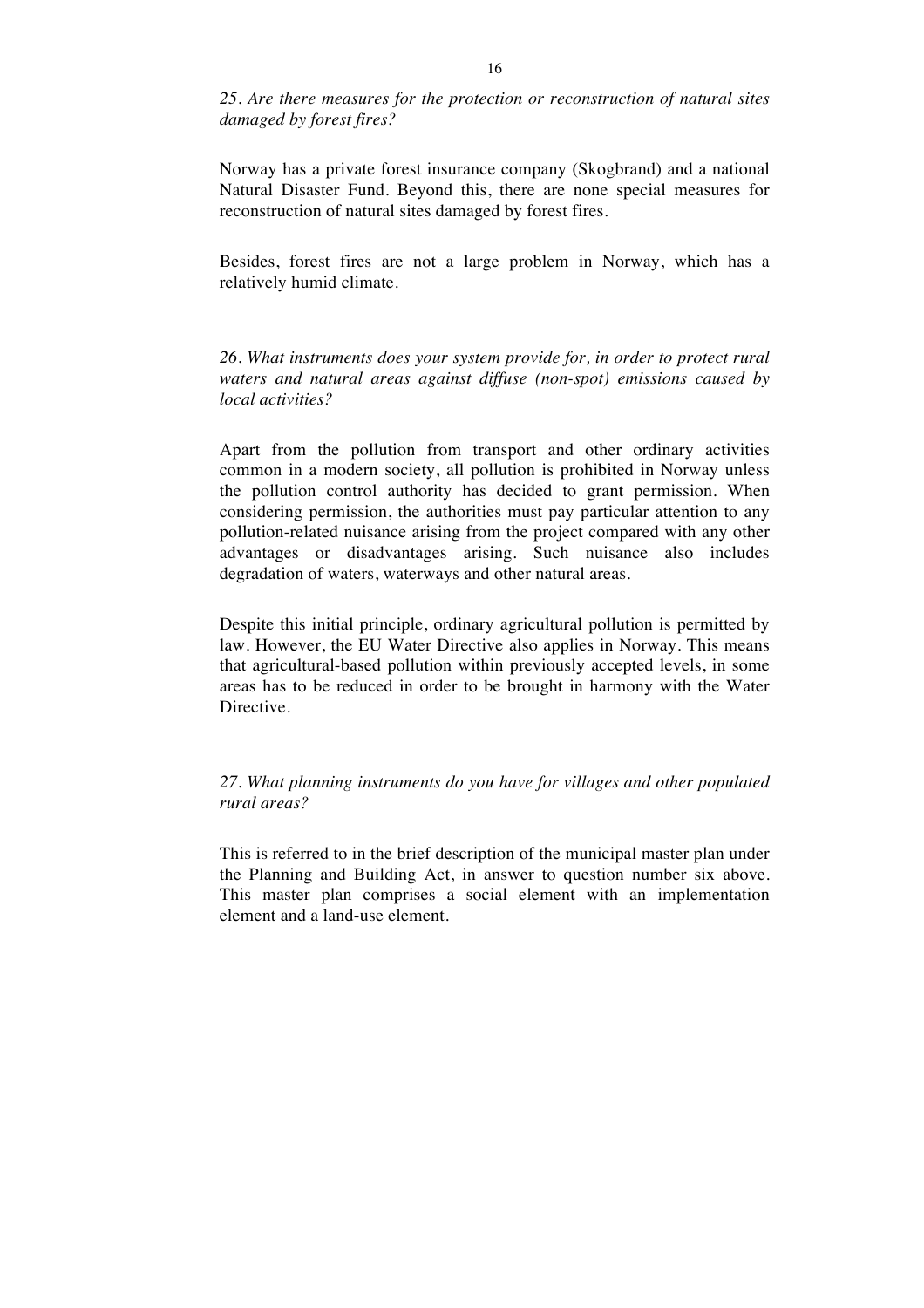The next level is a zoning plan, a land-use plan map with appurtenant provisions specifying use, conservation and design of land and physical surroundings. A zoning plan is required for the implement of major building and construction projects and other projects which may have substantial effects on the environment and society.

Zoning plans are divided again into area zoning plans where needed to clarify land use in greater detail, and detailed zoning plans when required to specify architectural details etc.

*28. How are rural actors (local or their organisations) involved in the development of programmes and land use plans?*

In Norway, annual negotiations are conducted between the two main agricultural organizations and the government. The framework of current programs are often defined, modified and improved during the negotiations. This includes a number of programs in Innovation Norway.

When it comes to land use planning, both individuals affected by the plans and their organizations, have the right to be heard during the process. However, only individuals whose property is directly affected may complain to superior authorities if they are dissatisfied with the outcome.

In legislative processes, both individuals and organizations are considered a consultative body.

### **Final Remarks**

*You may here give your thoughts about the situation in your country, the ongoing discussion and future aspects. Has traditional countryside a future?* 

In many ways the situation is acceptable for rural areas in Norway. It is still possible to make a living by the income from agricultural units, primarily because of customs and subsidies from the government.

However, the farmers are facing ever increasing challenges.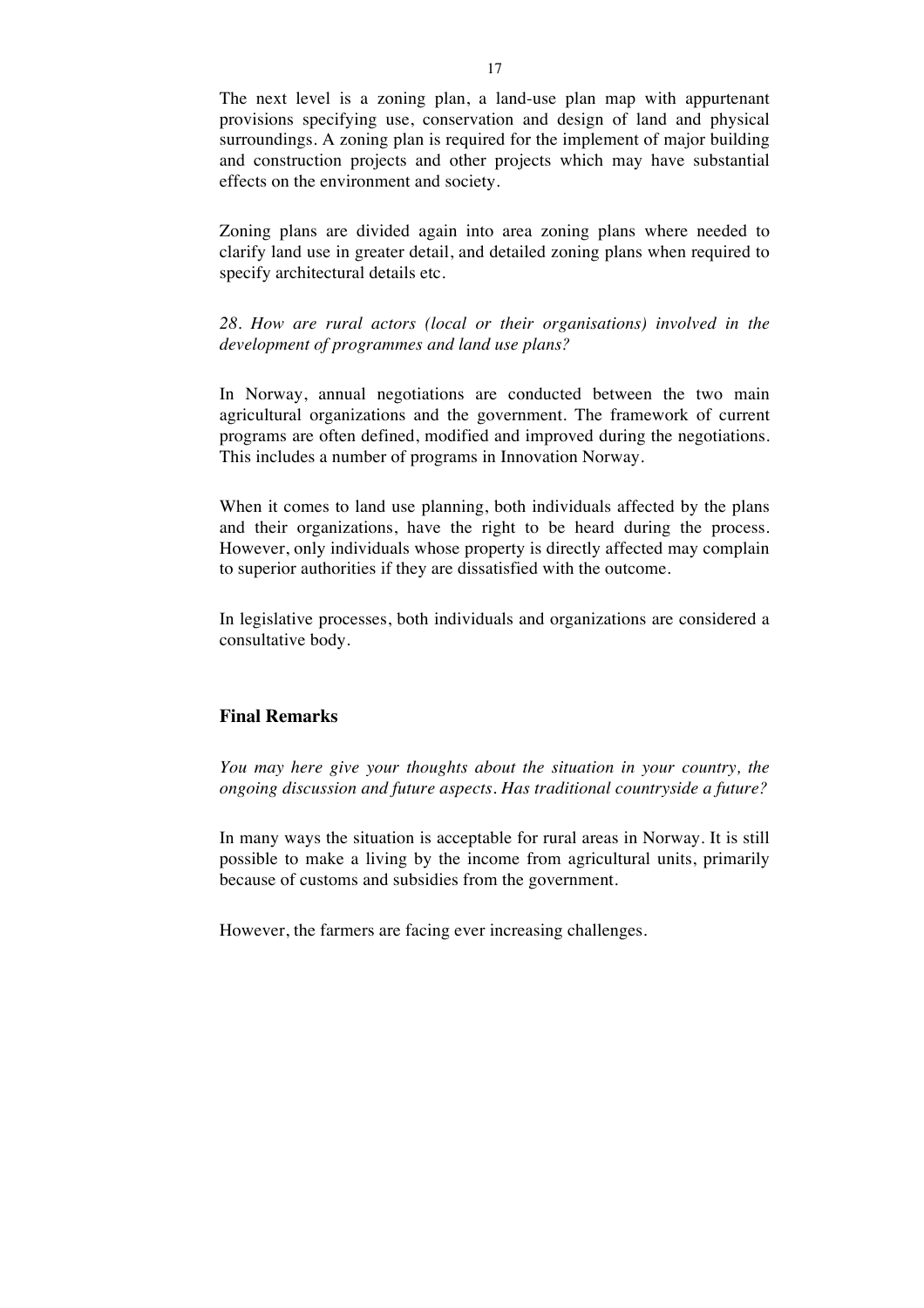Firstly, there are often debates about high food prices. In such contexts, the Norwegian prices are often compared to the prices in Sweden and other European countries. On such occasions it is conveniently forgotten that Norway is a high cost country in most sectors, and that the food prices necessarily reflect the costs that farmers have with the production of food. Of course, this is not expressed by claiming that farmers have too high incomes, but that they are not sufficiently effective.

Obviously, this is not correct. Norwegian farmers have doubled their productivity over the past 20 years, far more than any other sector, and agriculture is now the most work-efficient industry in the country. The problem is that the topographic and structural conditions make it hard to be even more efficient, without investments too large to be economically feasible. On this basis, lower food prices can only be achieved either if the farmer pays through higher debt ratio, or if we allow increased imports with increased liquidation extent as a consequence.

Secondly, when farmers try to maintain or increase their income by innovative production or services, they either run into problems with very restrictive conservation laws or rigid rules for what is perceived as multifunctional agriculture. Against this background it is very difficult or expensive to exploit the economic potential of the property. Unfortunately, also this problem is increasing with an increasingly urbanized population witch strongly distrusts the farmers' abilities to care for the environment and the interests of outdoor recreation. It does not help the situation that the lawmakers fail to see the challenges from the agricultural side, but solely from an urban perspective.

Thirdly, we know that there is a need for a significant increase in world food production over the next few decades. Norway is one of the countries with least cultivated land per capita in the world. Furthermore, due to the location so far north, the produced volume of food per hectar is less than most other places. At present, the Norwegian self-sufficiency rate for food is only 50 per cent.

Despite these facts, downsizing of cultivated land continues unabated. The reason is partly that the environmental authorities consider all other areas of greater value (including the more or less 50 per cent of Norway which is totally unproductive), and partly because it is more expensive to use other areas as building sites.